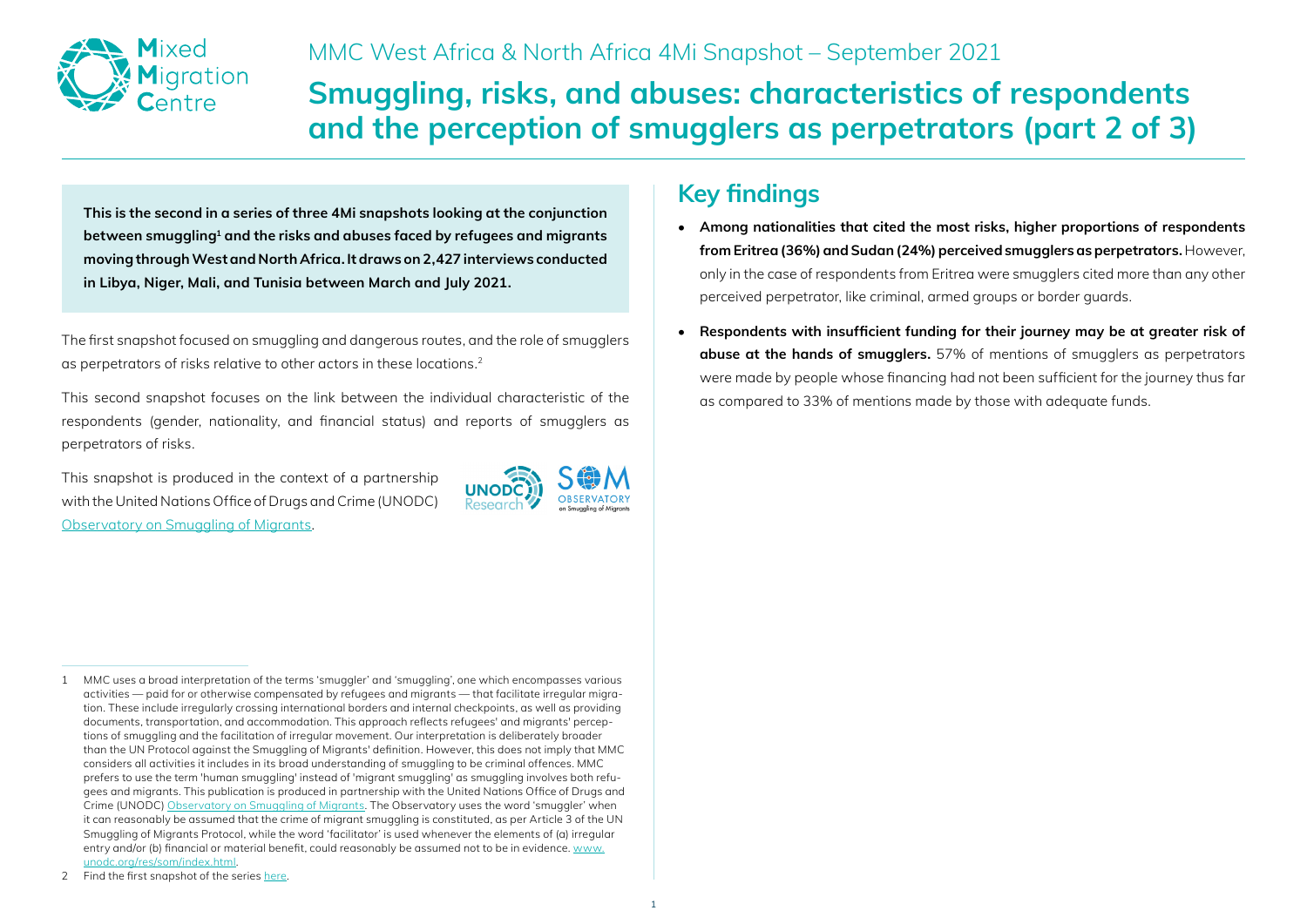#### **Profiles and smuggler use**

Between March and July 2021, a total of 2,427 surveys with refugees and migrants (32% women, 68% men) were carried out in Libya (n=908), Niger (n=477), Mali (n=471) and Tunisia (n=571). 76% of respondents (n = 1,845) said that they used a smuggler for at least part of their journey.

Respondents interviewed in Libya and Niger more often said they had used smugglers (90% and 87% respectively). Libya is considered extremely challenging to navigate without the assistance of a 'third party,<sup>13</sup> and previous MMC research has underscored the importance of smugglers for movement both in Libya and in parts of Niger.4 This contrasts with Tunisia, where 65% of respondents reported using a smuggler, and Mali, with only 52%. Therefore, the data on the prevalence of smugglers tells us something about how freely and independently refugees and migrants can move into and through a country.

To best understand the risks and perpetrators faced and perceived by those who use smugglers, this snapshot focuses on the five locations most frequently cited as dangerous by those who used a smuggler, where the majority of risks (87% of those cited by respondents who used smugglers) were perceived, which were Algeria, Libya, Mali, Niger and the Sahara Desert ( $n=1,205$ ).<sup>5</sup> Therefore, these results are not generalizable as the sample is structured to focus on risks and abuses.

Of these respondents, 32% were women (n=383) and 68% were men (n=822), with an average age of 28. The main countries of nationality among this group were Nigeria (29%), Sudan (7%), Guinea (5%), Eritrea (5%), Ghana (5%), Cameroon (5%), Niger (5%), Benin (4%), Sierra Leone (4%), Senegal (4%).

After citing locations they perceived as dangerous, respondents could specify risks that they associated with these locations, and the actors or groups they perceived as perpetrating these risks or abuses.

4 MMC (2020) *[Migration and risks: smuggling networks and dynamics on the Central Mediterranean.](https://publications.iom.int/system/files/pdf/ch17-migration-and-risks-smuggling-networks.pdf)*

### **Little variation by gender, more by nationality**

When disaggregating by gender, the extent to which men and women respondents perceived smugglers as perpetrators of risks usually did not vary substantially (only for Algeria and Mali was there a somewhat more pronounced, though still small, variance). However, when looking at the nationalities that had cited the most risks In these locations.<sup>6</sup> there is a fair amount of variation in the proportional importance given to smugglers as perpetrators, breaking down as follows: Eritrea (36%), Sudan (24%), Nigeria (18%), Guinea (16%), Sierra Leone (16%), Senegal (13%).

It is notable that proportionally speaking, respondents from both Eritrea and Sudan indicated smugglers as perceived perpetrators to a greater extent than respondents from the above-mentioned West African countries. However, only in the case of respondents from Eritrea were smugglers cited more than any other perceived perpetrator. This may be because Eritreans are particularly reliant on smugglers, given that they generally lack access to travel documents and are often depart form context Eritrea or in Sudan from which it is very difficult to move.

### **Less financially secure, greater perception of smugglers as perpetrators**

A previous MMC study<sup>7</sup> found that the means of financing the journey impacted respondents' vulnerability to experiencing abuses, suggesting that the financial status of refugees and migrants is worth considering here. Among respondents who had used a smuggler and cited at least one of the above locations as dangerous, 53% (n=643) said that their initial financing had been sufficient to pay for their journey up to the point of interview, whereas 36% (n=436) indicated that it was not enough.<sup>8</sup>

Smugglers were mentioned as perpetrators of risks by 311 people who stated that they had inadequate funding (57% of all smuggler mentions by those who cited the top five dangerous places), versus by 180 people who had sufficient funds (33%).

<sup>3</sup> UNODC Observatory on Smuggling of Migrants (2021) *[Key Findings on the Characteristics of Migrant](https://www.unodc.org/res/som/docs/Observatory_Storymap_1_Final_2021.05.19.pdf)  [Smuggling in West Africa, North Africa and the Central Mediterranean](https://www.unodc.org/res/som/docs/Observatory_Storymap_1_Final_2021.05.19.pdf)*

<sup>5</sup> All analysis that follows is based on this group of people who both used smugglers, and cited Algeria, Libya, Mali, Niger and/or the Sahara Desert as dangerous (n=1,205). It considers risks and perceived perpetrators in relation to these five locations. Respondents could cite multiple locations as dangerous, including locations outside of these five, and they could also cite the same country as dangerous multiple times (eg Libya, Sabha; Libya, Khoms; Libya, Tripoli). They could also indicate multiple risks and multiple perceived perpetrators per location. Given these characteristics of the dataset, this analysis is generally based in times a risk or perpetrator is mentioned, rather than the proportion of respondents mentioning it.

<sup>6</sup> It is not possible to say that these nationalities experience the most risks, as they could be over-represented in our data, and were also among the 10 most cited nationalities of our sample.

<sup>7</sup> MMC (2020) *[A Sharper Lens on Vulnerability \(North Africa\): A statistical analysis of the determinants of](https://mixedmigration.org/resource/a-sharper-lens-on-vulnerability-north-africa/)  [vulnerability to protection incidents among refugees and migrants in Libya](https://mixedmigration.org/resource/a-sharper-lens-on-vulnerability-north-africa/)*.

<sup>8</sup> 10% (n=126) did not answer this question.